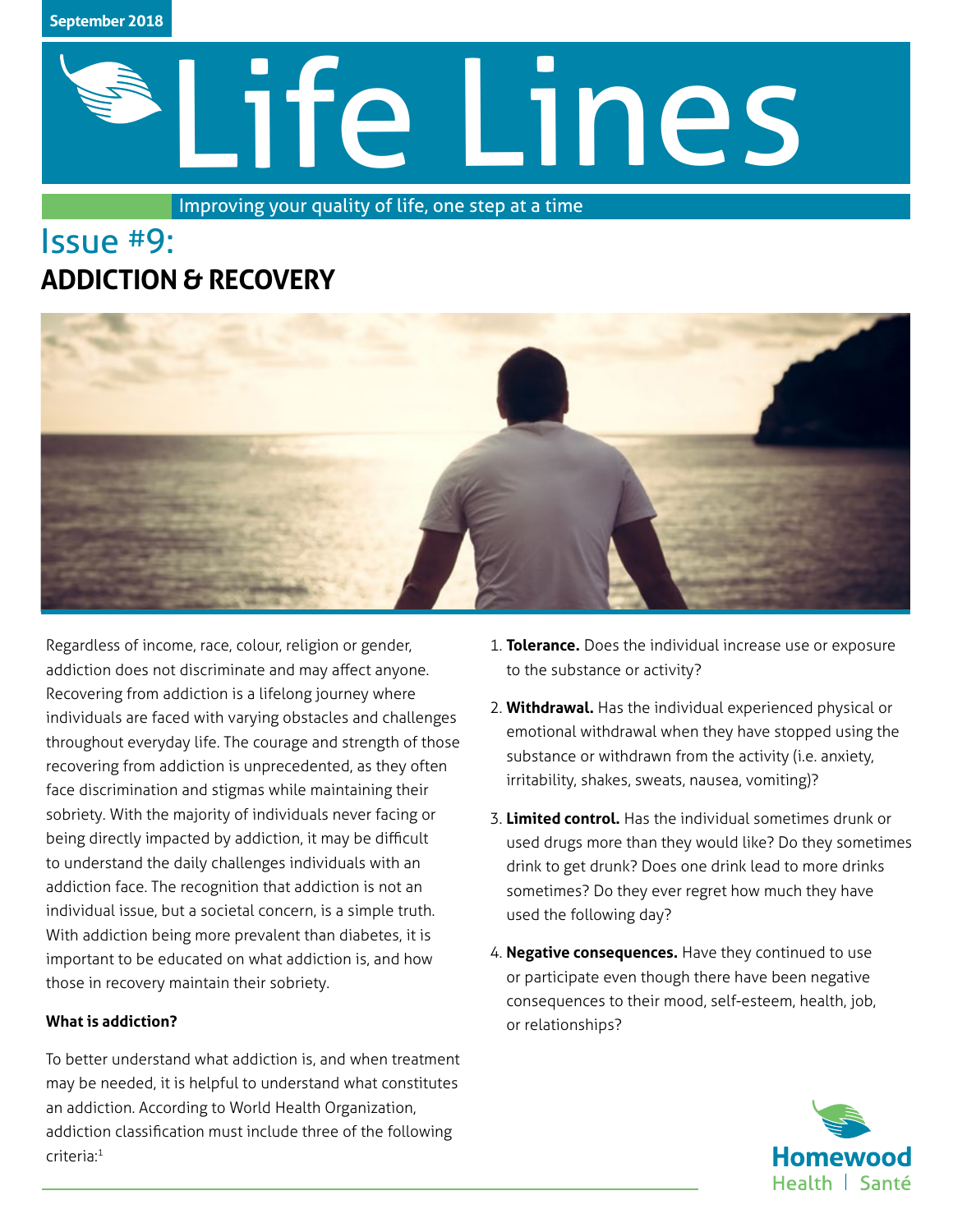## **Addiction & Recovery**

- 5. **Significant time or energy spent.** Has the individual spent significant time in obtaining, using, concealing, planning, or recovering from their use? Have they spent a lot of time thinking about using or participating in addictive behaviours? Have they ever concealed or minimized their use? Have they ever thought of schemes to avoid getting caught?
- 6. **Desire to cut down.** Has the individual thought about controlling their use or limiting their activity? Have they ever made unsuccessful attempts to control their use or limit their activity?

If the answer is yes for three of the above criteria, you or the individual in question may be experiencing addictive behaviour. Realizing the first step is acknowledgement, and recognizing that support is needed in addressing the addiction are courageous beginnings to the recovery journey.

#### **What causes addiction?**

There are various causes that can contribute to an individual developing an addiction. The most common reasons often result from:<sup>1</sup>

**Family history.** Genetics can predict about 50 percent of whether an individual will develop an addiction. A study of identical twins both living together and apart to remove environmental factors helped to support this theory. When one identical twin was addicted to a substance; the other had a higher probability of being an addict as well. However, when looking at non-identical twins, if one of the non-identical twins was an addict, the other twin did not exhibit a higher likelihood of developing an addiction. Based on the difference between the identical and non-identical twins, the study was able to show that 50 to 60 percent of addiction is due to genetic factors.<sup>2,3</sup>

**Poor coping skills when dealing with stress.** Stress is an important indicator of risk in addictions. Stress can cause those who are moderate users, to migrate to a more dependent and constant use of drugs or alcohol. The more stressed you are as an individual, the more likely to seek escape or to relax, which is why many people turn to drugs or alcohol. Additionally, when stressed, we tend to do what is familiar and sometimes wrong instead of what is new and right. This can cause individuals to relapse to their previous addictions when dealing with stress.<sup>4</sup>

**Negative thinking.** All types of negative thinking, a thought process where people tend to find the worst in everything, or reduce their expectations by considering the worst possible scenarios can make individuals feel uncomfortable, irritable, stressed, or discontent with life. When thoughts are all-ornothing, individuals see life and options as either perfect or terrible. Feelings like these encourage escape, relaxation, or reward which may lead to the use of drugs or alcohol or participation in addictive behaviours.

**Underlying anxiety and/or depression.** Approximately 15 to 30 percent of individuals with addiction also suffer from underlying anxiety and/or depression. Anxiety and/or depressive disorders can lead to addiction if left untreated. Addictions can also cause an individual to experience anxiety and depression, which perpetuates a cycle of symptoms to addiction and addiction to symptoms. The individual suffering an addiction can be stuck in a repeating sequence of recovery and relapse when experiencing anxious or depressive episodes.<sup>6,7</sup>

#### **What options exist?**

There are numerous options available to those seeking help with their addiction:<sup>7</sup>

- 1. **Inpatient / Residential treatment**. These facilities typically offer structured programs that take place at a hospital, recovery centre or a private facility. Individuals who are experiencing high levels of dependency would be appropriate for these types of facilities. Most inpatient treatment programs require a standard detox period of 30 to 60 days before entering.
- 2. **Outpatient treatment.** This type of facility is often a clinic or office which has structured times or group sessions in which an individual obtains treatment. Individuals who are experiencing mild to medium levels of addiction would be appropriate for outpatient treatment. This form of treatment allows individuals to maintain work accountabilities while living at home during recovery.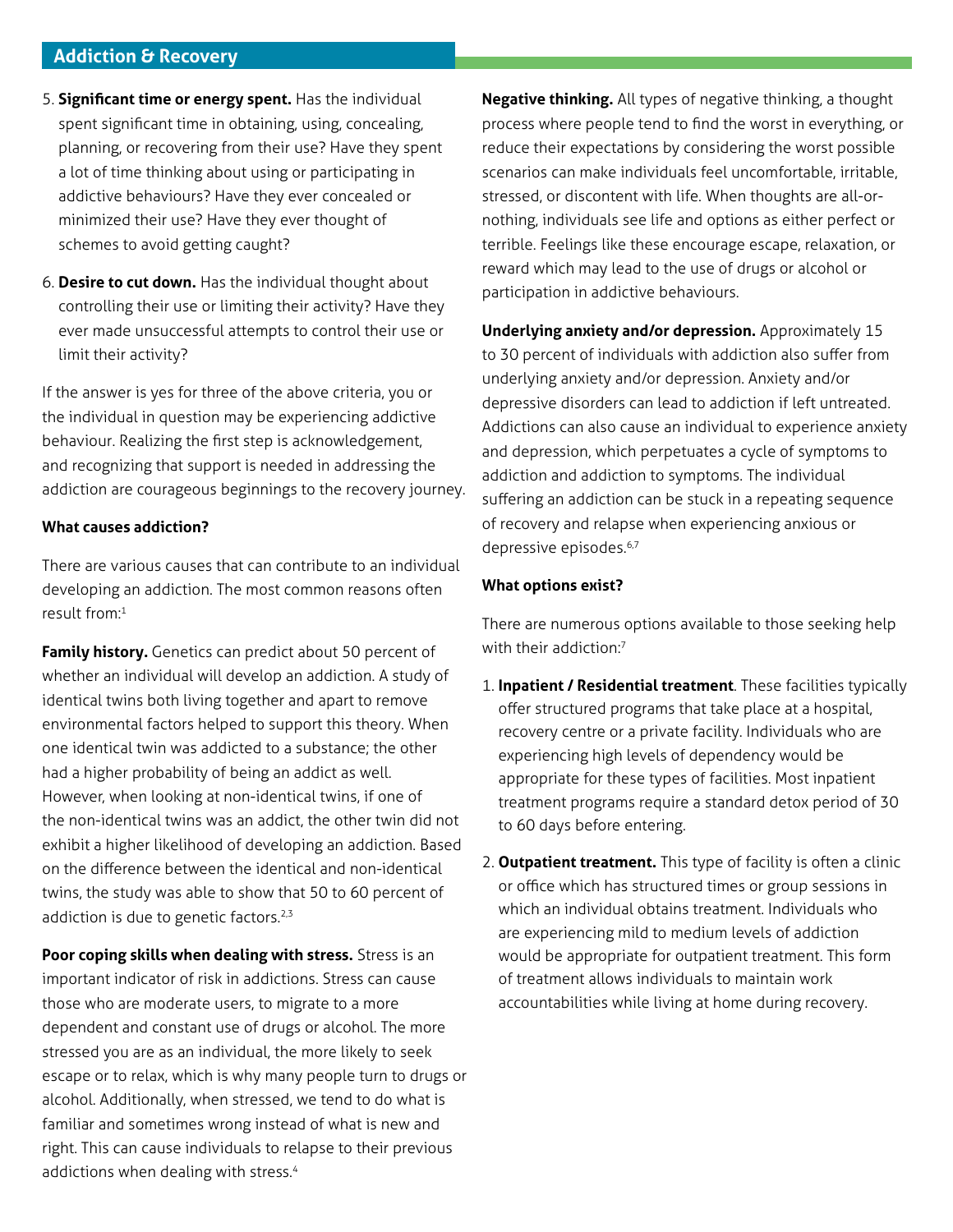# **Addiction & Recovery**

- 3. **Detox centre.** When an individual is experiencing withdrawal from their addiction, detox centres offer a safe place for the individual to reduce use or participation in addictive actions or behaviours. This is often done prior to an individual entering an inpatient treatment facility. In some cases, medication-assisted therapy is required to help ease the severity of withdrawal symptoms. Medications prescribed during detox are often slowly tapered down until the patient is no longer physically dependent on the addictive substance.
- 4. **Community and group therapy.** One of the most important things that an individual needs to know is to seek help when needed. Regardless of the support needed, mental health or academic related, it is important to talk through the challenges they are facing in order to overcome them. Speaking about challenges can help the individual process their feelings, bring logic to the situation, and help come up with solutions to overcome the current situation, and prevent it from happening again.

#### **Life after treatment: Advice for maintaining sobriety.**

There will be times when a friend, family, or co-worker returns from treatment. They may be in recovery and actively in the process of developing new routines and/or habits at home and at work to break old patterns of negative behaviour.

Habits can be described as behavioural patterns where one action has been repeated so often that it becomes automatic. There is an element of conscious choice in a habit. When you repeatedly perform an act, it becomes an automatic response of the brain.

Addictions are chronic diseases of the brain which arise from habits. Addictions are extreme forms of habits. An addicted person does not have any control over their impulses and is sometimes not conscious of their addiction.

Todd Ware is an Addictions Counsellor with the Homewood Clinic in Vancouver. Todd encourages transparency and supportiveness in the household and workplace.

"Try to cultivate an open door policy. It's important for individuals to feel safe to admit when they are having health problems, whether mental or physical," Todd says. "Instead of feeling like they've been caught, individuals with health problems should feel comfortable coming forward to ask for

#### help."

For employers and managers, he adds: "make clear what supports your organization has in place in terms of:

- health and safety standards;
- the transition to treatment;
- job protection during treatment; and
- support upon returning from treatment."

When in recovery, there are milestones one may use to measure progress in their efforts to sustain recovery. Todd emphasizes that each individual should work with their therapist or treatment provider to develop an individualized definition of success:

- What behaviours are you working to maintain going forward?
- What behaviours are you determined to keep in the past?
- How will you strengthen connections to family members or friends?

"Building self-esteem is important to continued success in recovery," explains Todd. "Having a sense of belonging, family support and integration into the work community helps to maintain positive habits after treatment and also maintains productivity at work."

#### **How to support someone in recovery?**

Being in recovery is a permanent state for the individual and the people who are supporting them. If you are involved with someone who is recovering from an addiction, here are some principles to live by:8

1. **Addiction is a disease.** This is important to understand as someone who is supporting an addict. It means knowing you are not supporting someone with a character flaw or who is morally impaired. Addiction is both a medical and psychological disorder, and long-term use of drugs and/or alcohol can physically change the size and structure of brain cells. This in-turn changes the individual's ability to manage their impulses related to substance use and abuse. Being angry at the disease itself is understandable, but anger or blaming of the individual is not helpful in supporting their continued recovery.